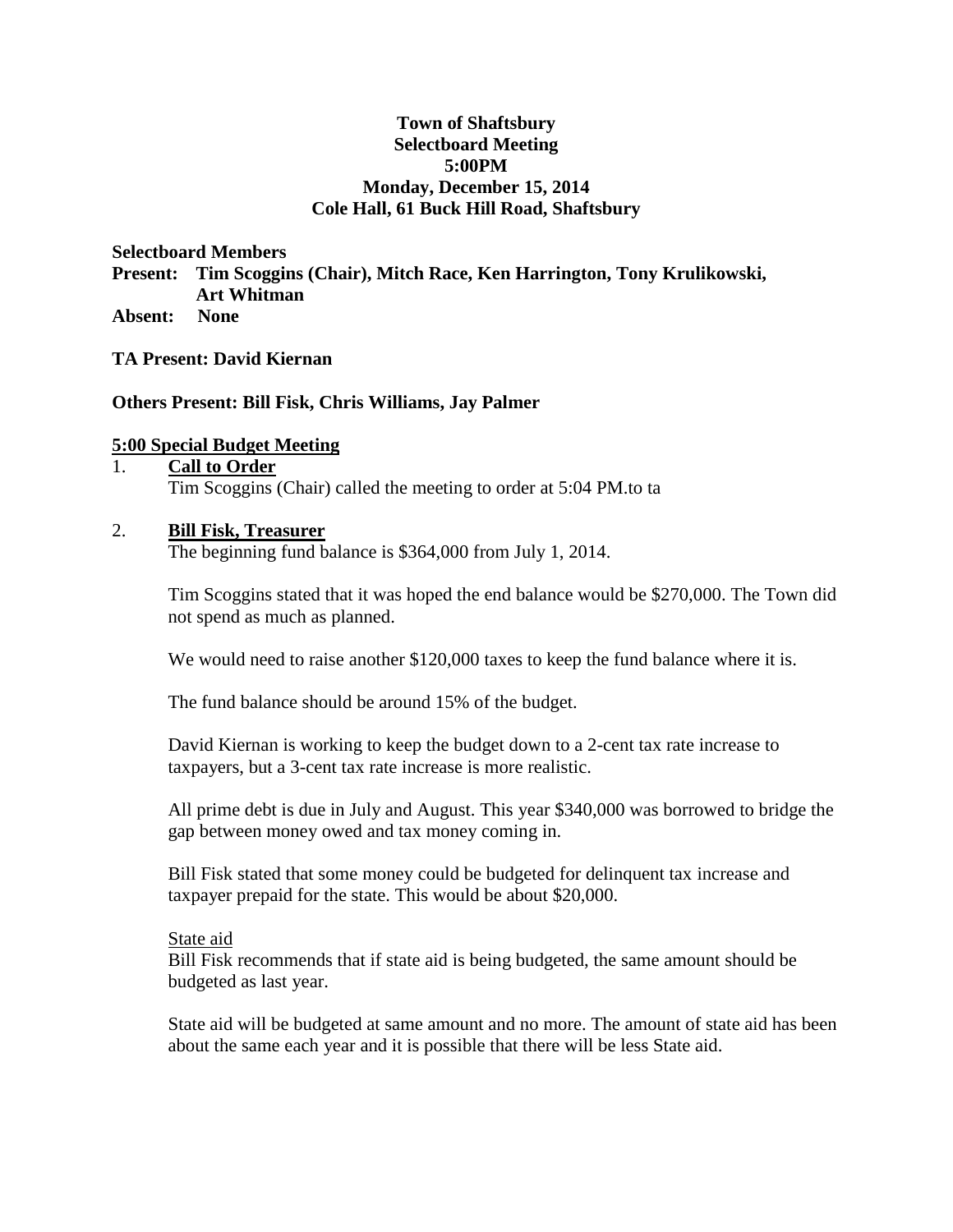David Kiernan stated that the line item for the sidewalk shows the reimbursement for the sidewalk. The town pays for the project and then is reimbursed.

David Kiernan stated that it should be in a separate reserve fund.

Mitch Race asked if the voters need to be asked to approve another fund for this.

Bill Fisk stated that when the budget presentation is done, the voters are asked to approve appropriations and transfers to reserves.

David Kiernan stated that the paving reserve will be increased.

Bill Fisk recommended a budget of no more than \$210,000 into intergovernmental revenue or \$205,000 would be more conservative. This is state money and a small amount of federal money.

Under charges for services are the landfill, hazardous waste day, and zoning permits.

For the landfill, there were more stickers sold this year, but there was less pay-as-you-go business.

David Kiernan stated that the state's objective is to move organics out of the waste stream, which is the heaviest part of the garbage stream. Fewer stickers will be sold as we move toward recycling food scraps on July 1, 2017.

David Kiernan stated this shows the fluctuations in the income stream for the transfer station, but the charges do not change.

Zoning and building permits were 25% over budget last year. David Kiernan explained this was mostly due to Second Chance, applications have been withdrawn after fees were paid. The budget should be similar to the 2013 budget next year.

## Dog licenses

The budget for dog licenses may change.

#### Fines and Forfeitures

State Police fines are paid under Fines and Forfeitures. We did not receive any money from this two years ago. Fines from the State and Sheriff are received differently.

Income is received by the Town when the Sheriff gives a ticket while being paid by the Town, but not when the Sheriff is passing through Town during other times.

## Trustees

The trustee budget should remain the same.

## Equipment Sales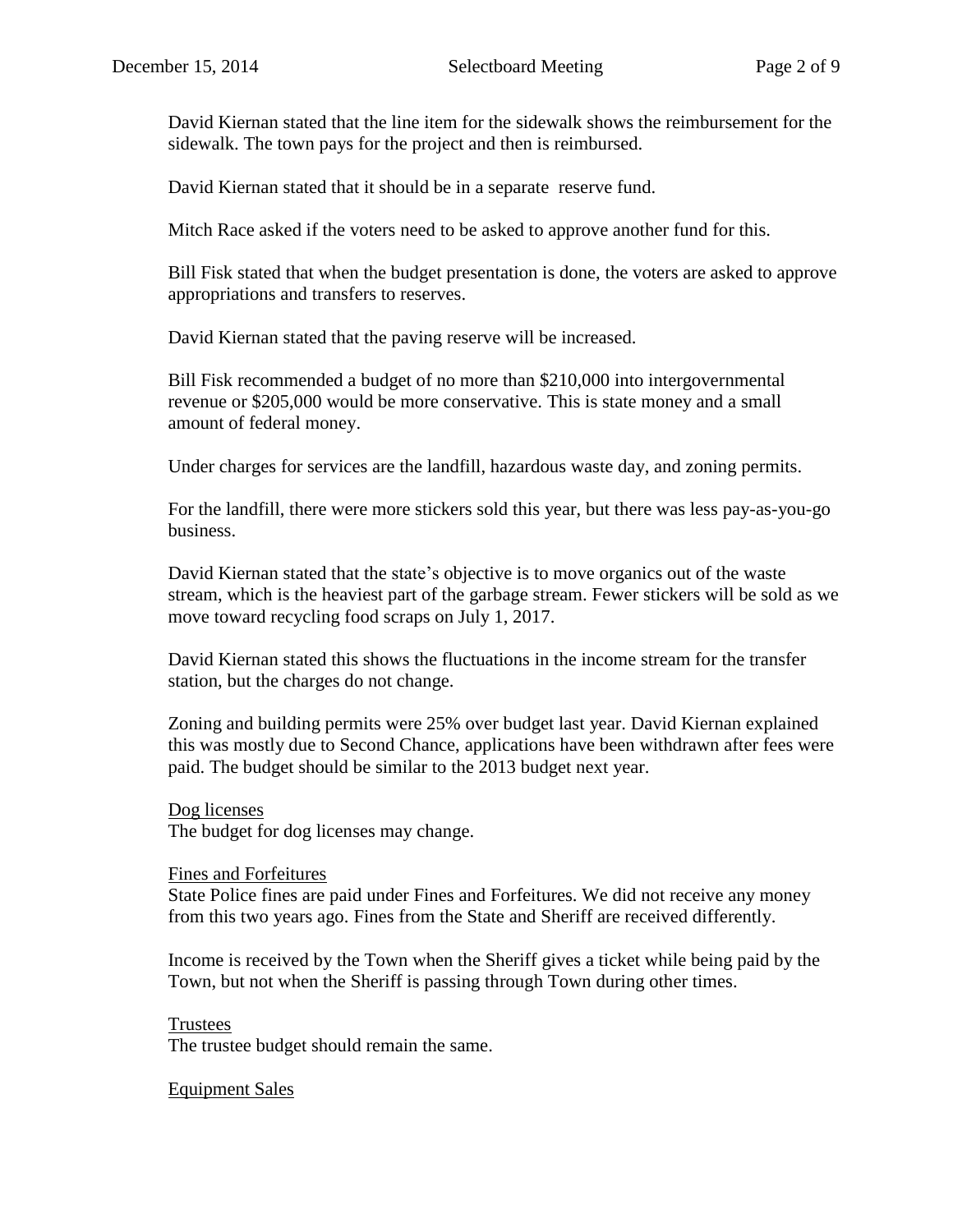This item will be left blank since there are no projected sales at this time.

## **Cemetery**

Cemetery revenue will stay about the same. However, there seems to be a trend in cremation which will allow multiple urns to a single plot.

The backlog of delinquent taxes is lower than last year. The fiscal year ended with \$96,000 in delinquent taxes, of which \$63,000 were related to the School Tax.

Changes are marginal. The biggest wildcard is the State (funding).

## Tax revenues

Delinquent tax collections are lower this year—about \$30,000 to \$40,000.

70% at the end of last year's fiscal year delinquent taxes were related to school taxes.

Tony Krulikowski asked for the revenue numbers for District 1 school taxes.

Bill Fisk stated that it could be calculated if need be.

Tim Scoggins stated that Rick Pembroke (SVSU) did an analysis of what the Town would get if the Town took District 1 back. It was a net of \$160,000 to the school after accounting for hiring teachers and other expenses from the increased enrollment.

Bill Fisk stated that the Town is receiving Municipal Tax Revenue from those taxpayers anyway, and that would not affect the Town's budget.

## Expenses

Kiernan recommended the Sheriff's budget be increased by \$7,000. The rate may go up due to insurance, gas, and the like.

Mitch Race stated that the Sheriff can patrol Howard Park during his regular rounds, rather than increasing patrol hours.

The budgeted amount is figured at \$27hr x 20 hours x 52 weeks (\$28,080). This assumes an increase from the rate of \$25.50/hr.

For Methane monitoring of the landfill, David Kiernan has been looking at the possibility of having it checked professionally. The methane monitor that the Town has cannot be calibrated or repaired.

It would cost \$6,600 annually for KAS (the company that monitors the landfill's water supply) to come once a month to check methane levels.

Instead, David Kiernan will look at the purchase price for a new monitor. This cost is estimated at \$2,000. After installed, KAS will come for one sight visit to get a baseline.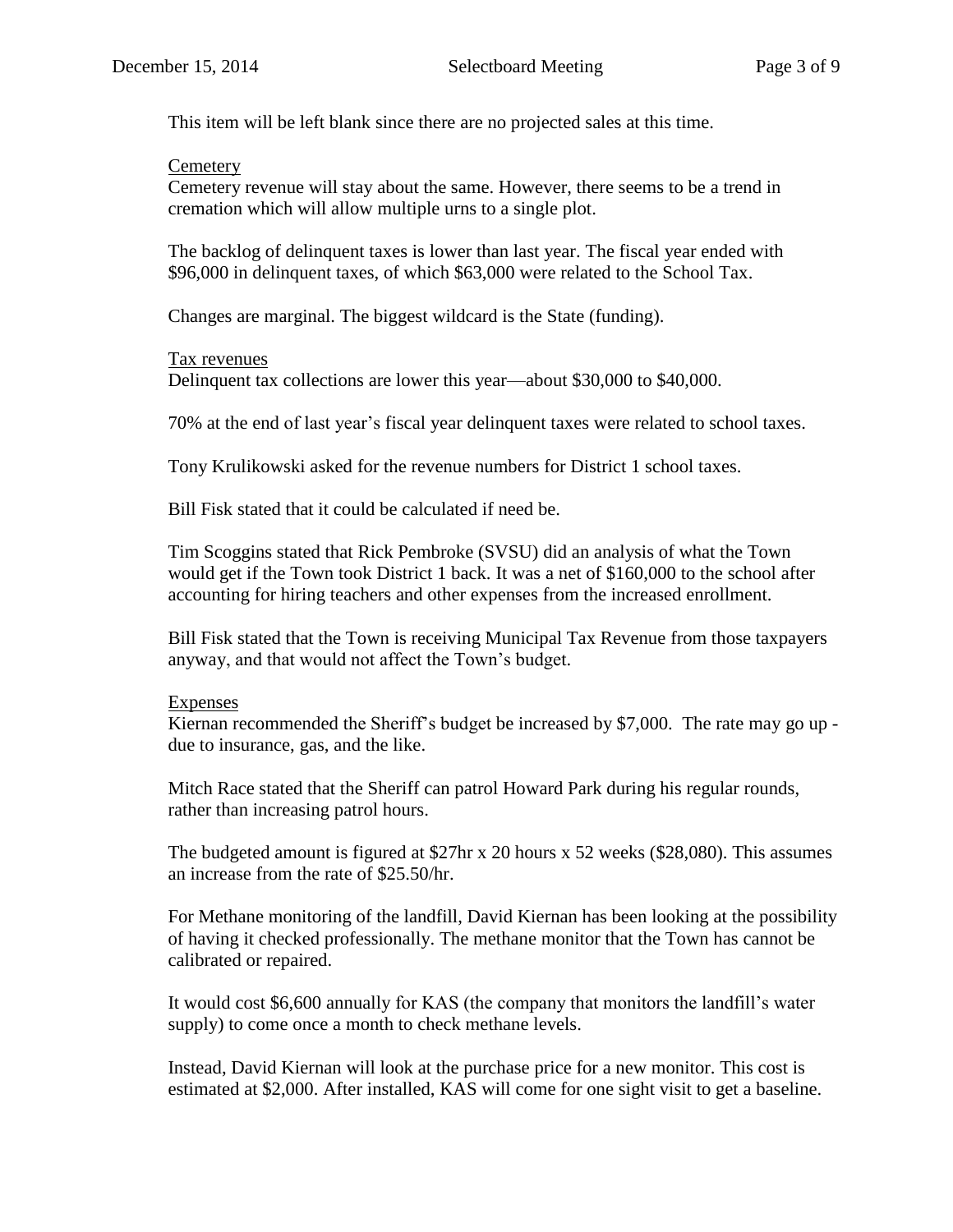Art Whitman stated that Harvest Hills Road should be fixed. David Kiernan said this road will be looked at on Friday.

## 3. **Chris Williams, Chair of the Planning Commission**

Chris Williams addressed the Selectboard about the Planning Commission budget.

The Planning Commission budget is adequate.

It was a good move to combine the Zoning Administrator and Recording Clerk position.

Tim Scoggins urged the Selectboard to give the Planning Commission long-term plans.

There will be zoning bylaws on the March ballot. Chris Williams stated that educational sessions at the Selectboard level would be helpful to inform voters.

4. Emergency Management Coordinator—Cancelled

At 6:10, the Board exits for an Executive Session on a Personnel Issue before the regular meeting begins at 6:30.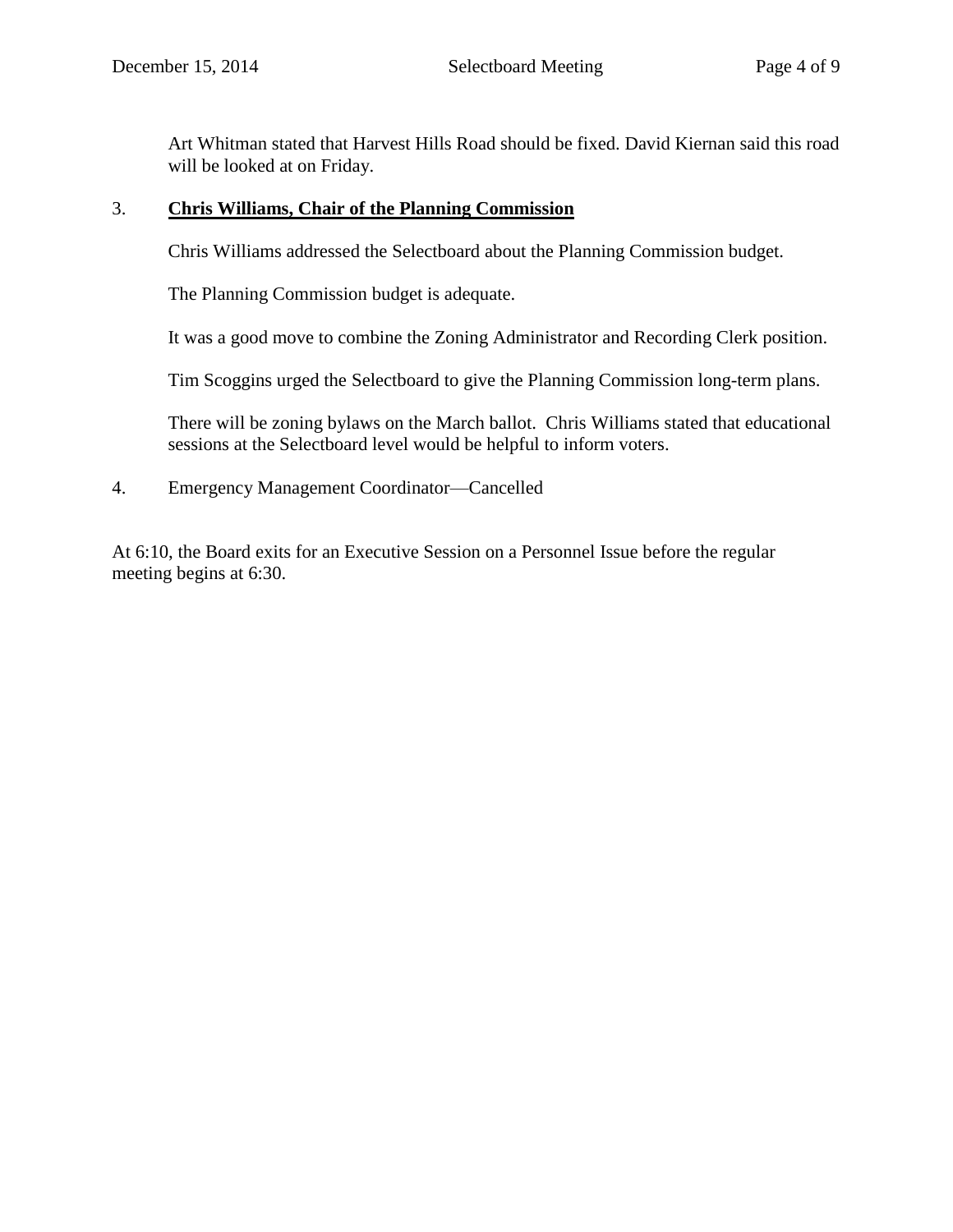## **Town of Shaftsbury Selectboard Meeting 6:30 PM Monday, December 15, 2014 Cole Hall, 61 Buck Hill Road, Shaftsbury**

**Selectboard Members Present: Tim Scoggins (Chair), Mitch Race, Ken Harrington, Tony Krulikowski, Art Whitman Absent: None**

**TA Present: David Kiernan**

## **Others Present: Jay Palmer, Ronald and Jeri Schoof**

## **6:30 Regular Meeting**

## 1. **Call to Order**

Tim Scoggins (Chair) called the meeting to order at 6:31 PM.

There will be a change to the agenda. Item #12 will be to discuss the Dog License Fee.

#### 2. **Approval of Warrants**:

Motion: Tim Scoggins moves to approve a payroll warrant in the amount of \$19,337.82. Mitch Race 2nds. 5-0-0. Motion passes.

Motion: Tim Scoggins moves to approve a retirement warrant of \$113.16. Mitch Race 2nds. 5-0-0. Motion passes.

Motion: Tim Scoggins moves to approve check warrant #13 for \$143,583.34. Mitch Race 2nds.

*Discussion:* Major items include the community appropriations and annual dues for the BCRC.

5-0-0. Motion passes.

## 3. **Conflict of Interest:** NONE

#### 4. **Approval of Minutes**

*Discussion*: The minutes from the December  $1<sup>st</sup>$  meeting were not approved at the last meeting because a budget item needed to be clarified. This has been clarified.

Motion: Tim Scoggins moves to approve the minutes from the Selectboard December 1st meeting as circulated. Mitch Race 2nds. 5-0-0. Motion passes.

Minutes from the December 8, 2014 meeting have yet to be circulated.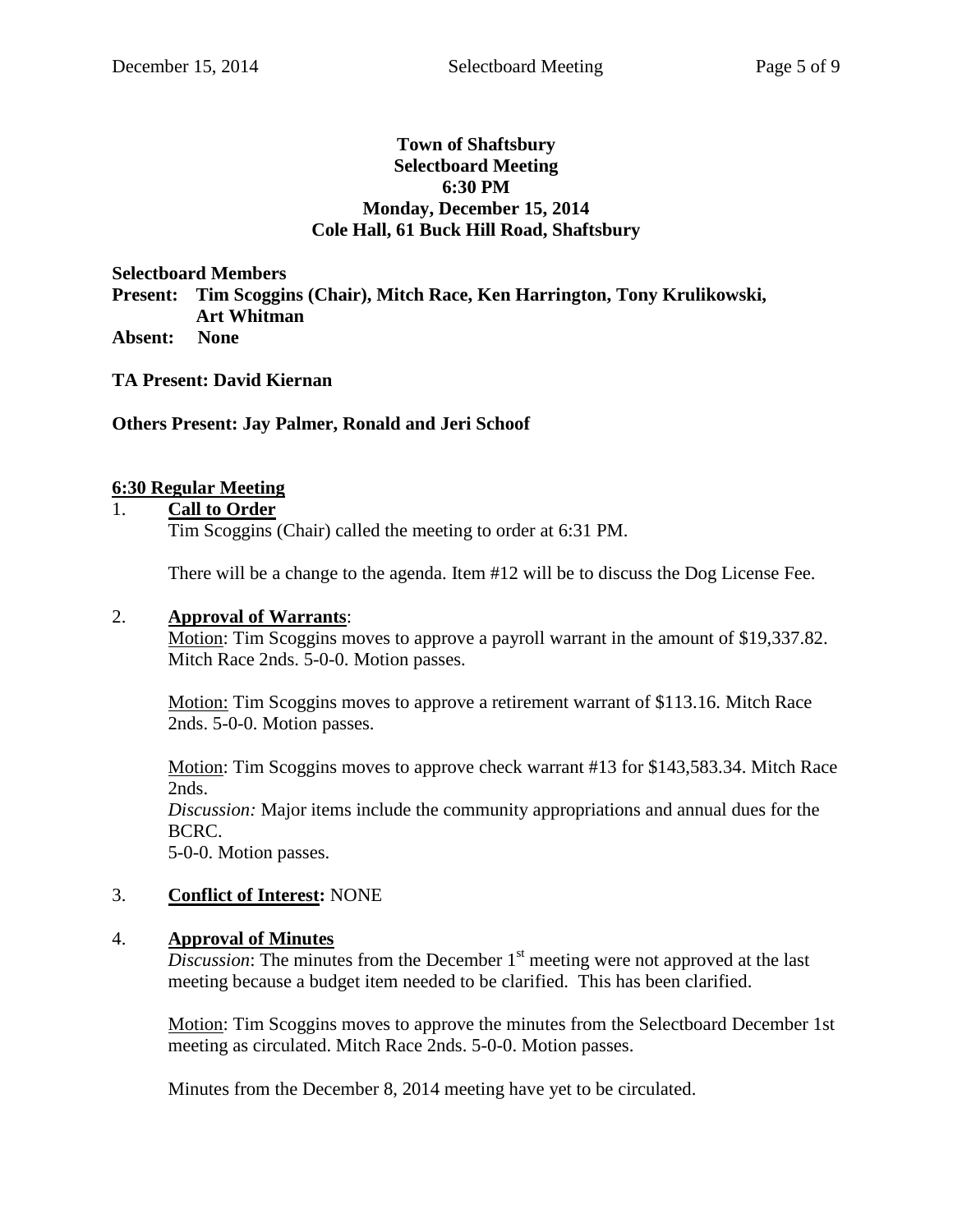## 5. **Announcements**

Mitch Race announced that the Shaftsbury Historical Society invites residents to submit nominations for the Ordinary Hero recognition. The honoree will be a Shaftsbury resident who personifies Shaftsbury's civic pride through their passion for our communal history, shared values and personal efforts to enhance the well-being of the residents of Shaftsbury.

There is an overnight parking ban in Shaftsbury from December 1 to April 1 to allow the snowplows to plow the streets.

6. **Public Comments**

None

7. **Town Service Officer Appointment** Postponed until January

## 8. **Road Department Report (David Kiernan)**

a. Cost Estimate and List of Priorities for Class 3 Roads

The list of priority roads and cost estimates is submitted as requested by Tim Scoggins at the last meeting.

A Class 3 Roads Fund of \$40K could pay for ½ mile of major gravel road repair per year.

Art Whitman will meet with Brian Lent to discuss different road materials.

Mitch Race asked why road materials would be stored at the Town Garage. Art Whitman explained that it would save time and be available when the crew needs it.

David Kiernan read the preliminary list: the upper end of Daniels Road, Murphy Hill, the upper end of Cider Mill Road, and 1,000 feet of State Line Road.

Airport Road is listed separately. David Kiernan is looking into a grant for that road. Dailey's may help with materials.

Ken Harrington asked to consider making West Mountain Road from Blueberry Hill north to 7A a priority.

Tim Scoggins asked if the roads are listed by priority. David Kieran explained that they all can be completed, if there are no problems with other roads.

Art Whitman asked about the cost estimate for Harvest Hills Road.

David Kiernan proposed \$35,000 in the budget for paving. In the meantime, Harvest Hills will at least be stabilized in the meantime.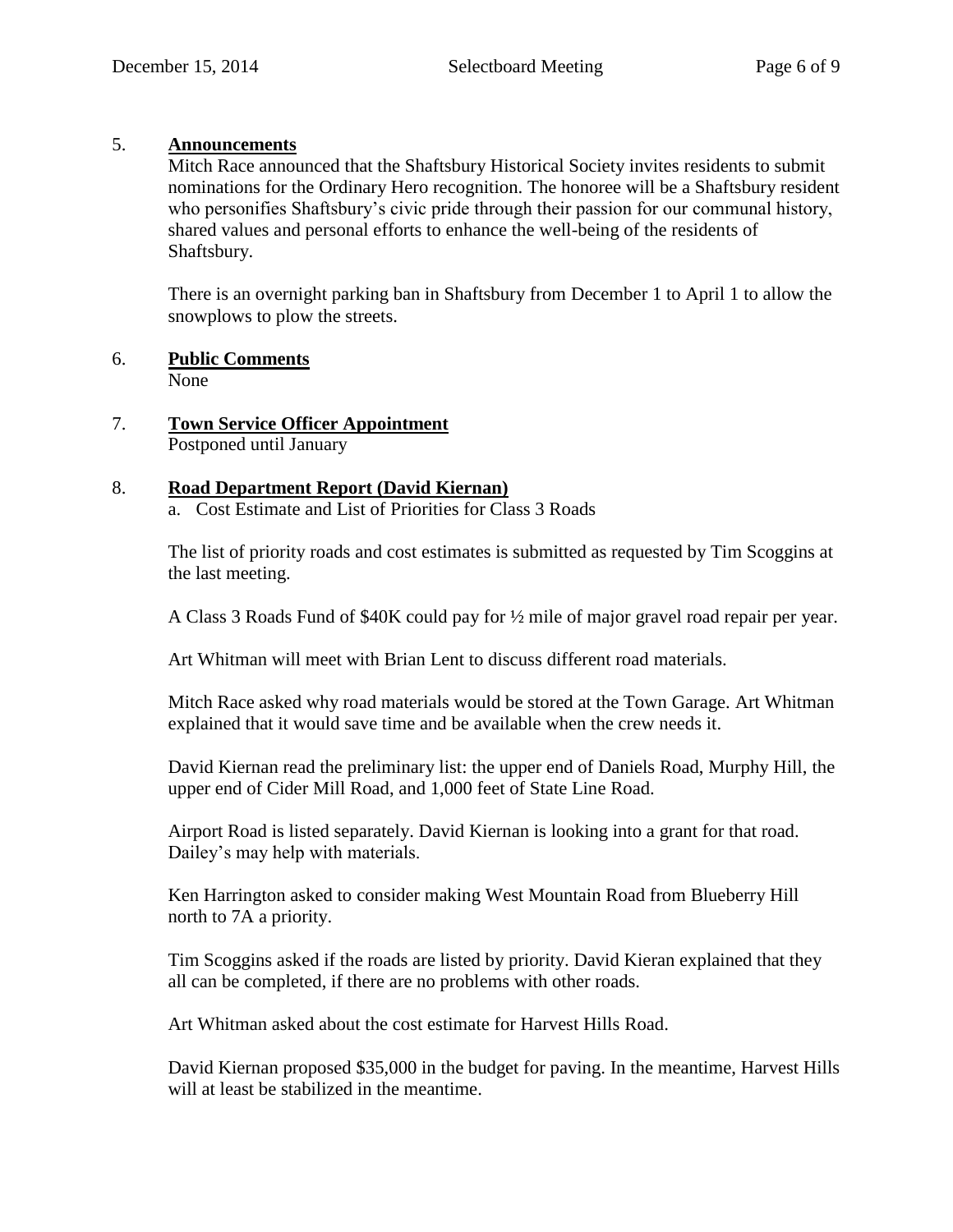If a grant is not received, some money will still be available to repair the pavement.

## 9. **Appointment Policy**

David Kiernan indicated that a list of expiring Town positions will be place on the web

Mitch Race stated that the prior Selectboard passed an appointment policy last year to make known at the second meeting in December expiring positions on Development Review Board and Planning Commission for the following year.

A final signed copy could not be located and (the motion was vague). It was asked that the current Selectboard sign the policy for record-keeping.

The policy states that on the first of January, positions would be posted; by January 15, interest would be received, and appointments would be completed by April 1.

Tim Scoggins asked to readopt this policy at the next regular Selectboard meeting (January  $5^{th}$ ) for recording purposes.

## 10. **Draft of Survey Committee Document**

This is the Solid Waste Survey. Mitch Race will send the Selectboard the draft of the document to form a joint survey to implement Act 148.

## 11. **Mower**

The cost of a used mower is \$100,000. The cost of a new mower is \$200,000.

Old bids for curbside mowing were \$15,000 for two passes from a private contractor, possibly once in June and a second time in September.

David Kiernan recommended to the Selectboard to bid to contract rather than purchase a new piece of equipment.

Art Whitman suggested asking the larger towns if we can rent their equipment for a day or two for overgrown sections in the interim.

Motion: Mitch Race moves to put out to bid roadside mowing for two passes using the budgeted \$15,000 in the current year budget. Tim Scoggins 2nds. 5-0-0. Motion passes.

# 12. **Dog Licenses**

Town Clerk Judy Stratton recommended to the Selectboard at her budget presentation to reduce the surcharge fees for dog licenses which the statute states are slated for a rabies clinic. The clinic by the Town currently is done by volunteers at no cost to the Town.

Tim Scoggins recommended to eliminate this extra fee entirely.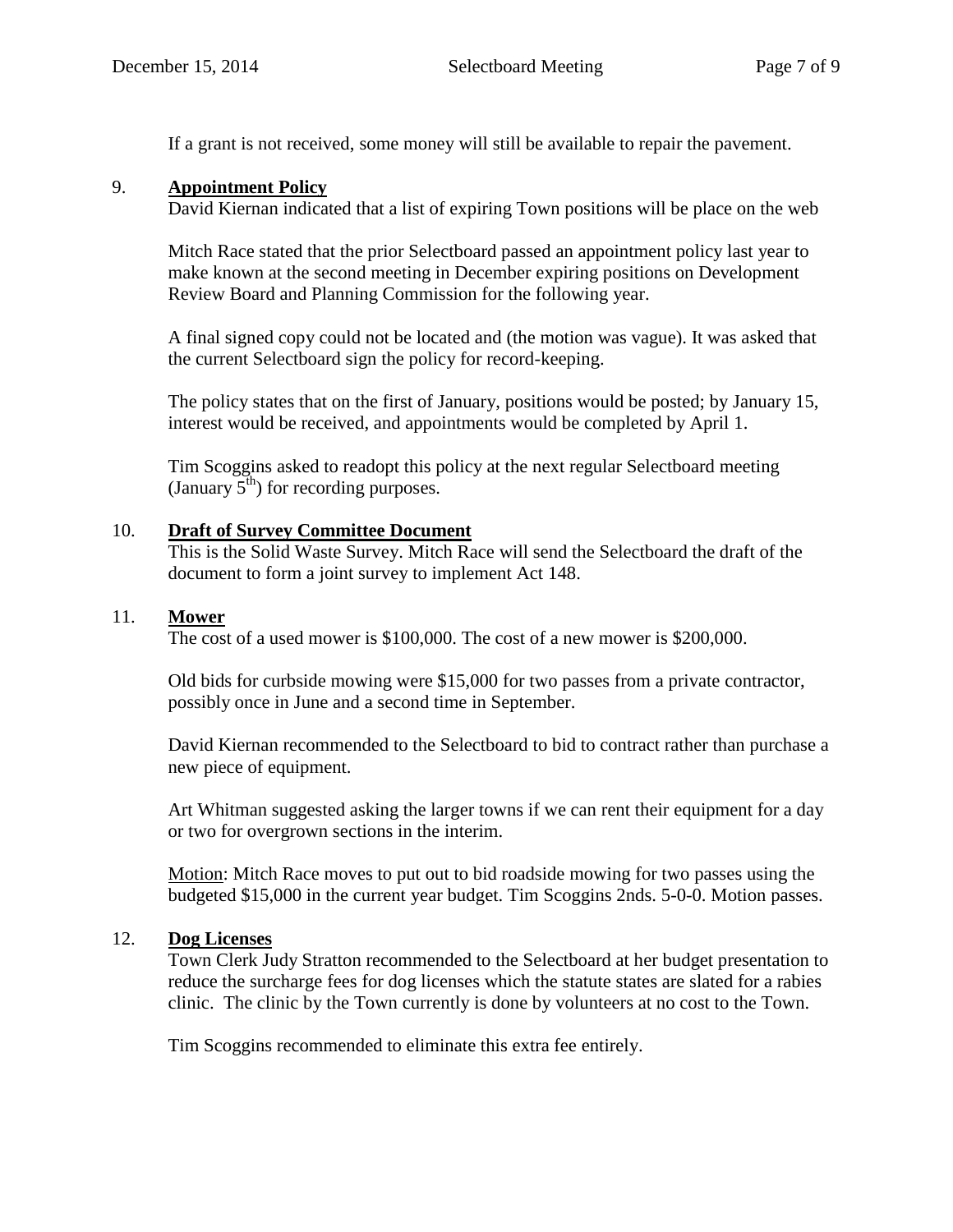Mitch Race supported Judy Stratton's recommendation to reduce the fees by \$4, down to \$3. Mitch Race further suggested that if this money is not used by next year, then the Selectboard should remove it.

Tim Scoggins stated that the Selectboard should either spend the money on a Rabies clinic or do away with the fee.

Motion: Art Whitman moves to eliminate the \$7 surcharge on dog license fees. Ken Harrington 2nds. 5-0-0, Motion carries.

# 13. **Town Administrator's Report**

## a. HRA

David Kiernan asked the Selectboard to move and sign amendment to allow the Health Reimbursement Account (HRA) to begin on January 1 to coincide with the start of the health insurance start date.

Choice Strategies provides the HRA. The effective date currently starts in April, which aligned with Blue Shield coverage, but since we are now changing the health insurance to begin on January  $1<sup>st</sup>$ , the HRA has to align with this start date.

Tim Scoggins read aloud the Formal Record of Action suggested by Choice Strategies. The board voted unanimously to accept it and Tim Scoggins signed on behalf of the Selectboard.

# b. Lease Agreement

A copy of the Lease Agreement between the Town and Dennis McCarthy as mentioned in last meeting is given to the Selectboard. This draft contains additional language as suggested by Attorney Merrill Bent, acting on behalf of the Town.

Tim Scoggins stated that he and the Selectboard would like to review the document before signing it.

# 14. **Other Business**

Ken Harrington stated that "Falling Snow and Ice" signs are needed for outside Cole Hall, as ice and snow have been falling off the roof.

# 15. **Review of Action Items**

Tim Scoggins stated that he would like the Selectboard to start using the Dropbox files again.

There will be another budget meeting next Monday, December 22. David Kiernan will send the Selectboard a revise of the budget, with the adjustment for dog license fees. (Post-meeting note: No meeting on 12/22. Next meeting 1/5/14.

The Appointment Policy that was approved last year will be signed as a means to help with record-keeping.